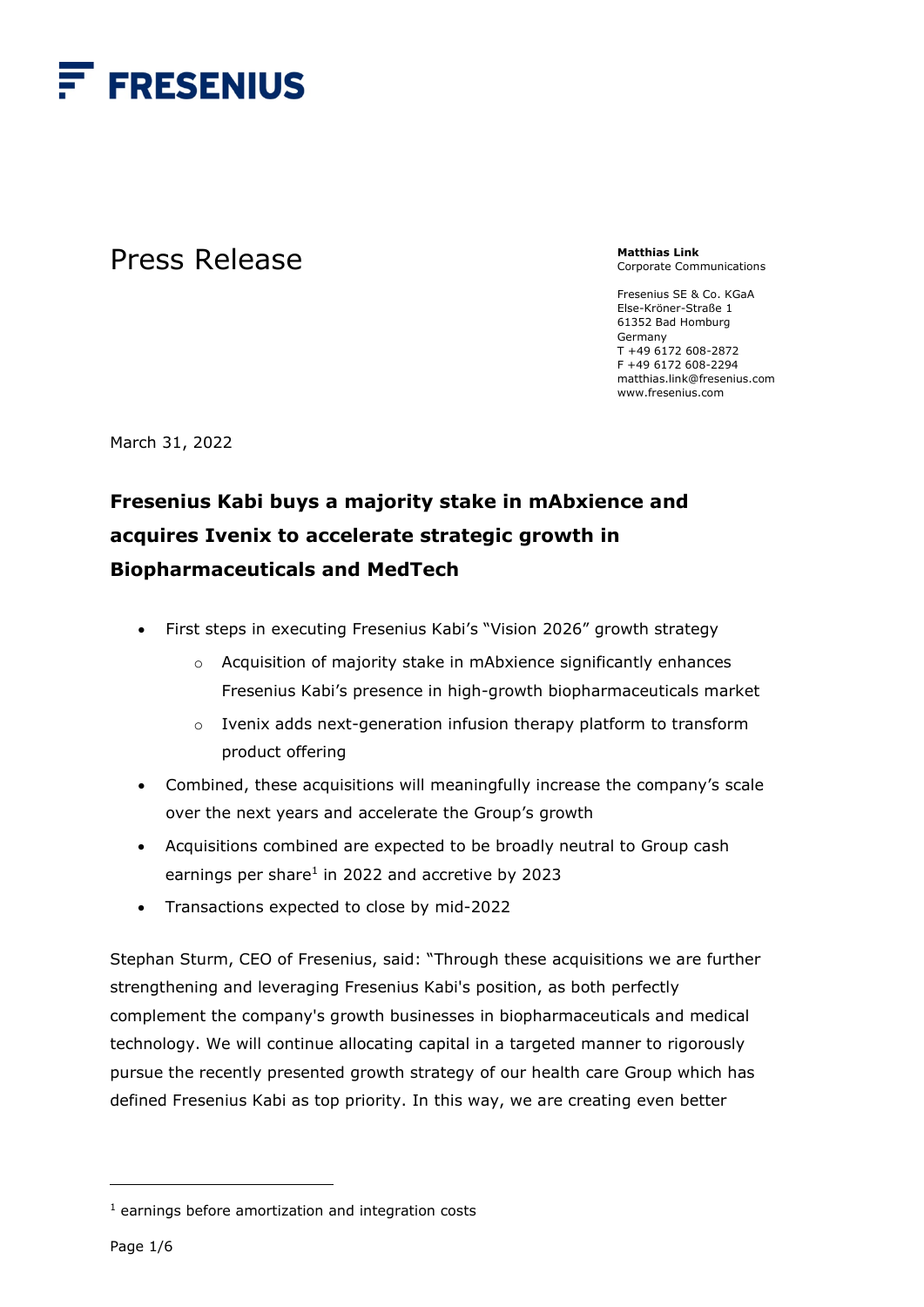conditions for providing ever better medicine to ever more people. At the same time, we create meaningful value for our shareholders."

Michael Sen, CEO of Fresenius Kabi, said: "Expanding our MedTech business and broadening our presence in Biopharmaceuticals are key to our Vision 2026 program. Today's announcements fit squarely into our plans. With the acquisition of Ivenix, we add the next generation infusion therapy platform; we complement and strengthen our existing infusion therapy offering and we create a superior portfolio for the US market. With mAbxience, we are making a step-change in our biopharmaceuticals profile. This is a highly complementary transaction in terms of biologics pipeline, manufacturing capabilities and the business model. mAbxience is two businesses in one company. mAbxience and Ivenix as portfolio advancements are good for patients, good for healthcare providers and our company."

## **Acquisition of a majority stake in mAbxience significantly enhances Fresenius Kabi's presence in high-growth biopharmaceuticals market**

- Delivers on core growth vector "Broaden Biopharma" of "Vision 2026"
- Provides access to expertise and capabilities in one of the fastest-growing areas of healthcare, positioning Fresenius Kabi for accelerated medium- and longterm growth
- Follows a convincing industrial logic focused on a global, end-to-end vertically integrated biopharmaceuticals footprint
- Creates a strong partnership with excellent growth potential in attractive biosimilars market
- Comprises high-growth biologics Contract Development and Manufacturing ("CDMO") market with three state-of-the-art biologics manufacturing facilities in Spain and Argentina
- Provides access to a highly cost competitive biologics manufacturing capacity with significant cost synergies expected for Fresenius Kabi's biosimilars portfolio

Fresenius Kabi announced today that it has agreed to acquire a stake of 55% of mAbxience Holding S.L. ("mAbxience"). The purchase price will be a combination of €495 million upfront payment and milestone payments, strictly tied to the achievement of commercial and development targets. The contractual provisions also include a put / call option scheme regarding the current owners' remaining shares in mAbxience (45%).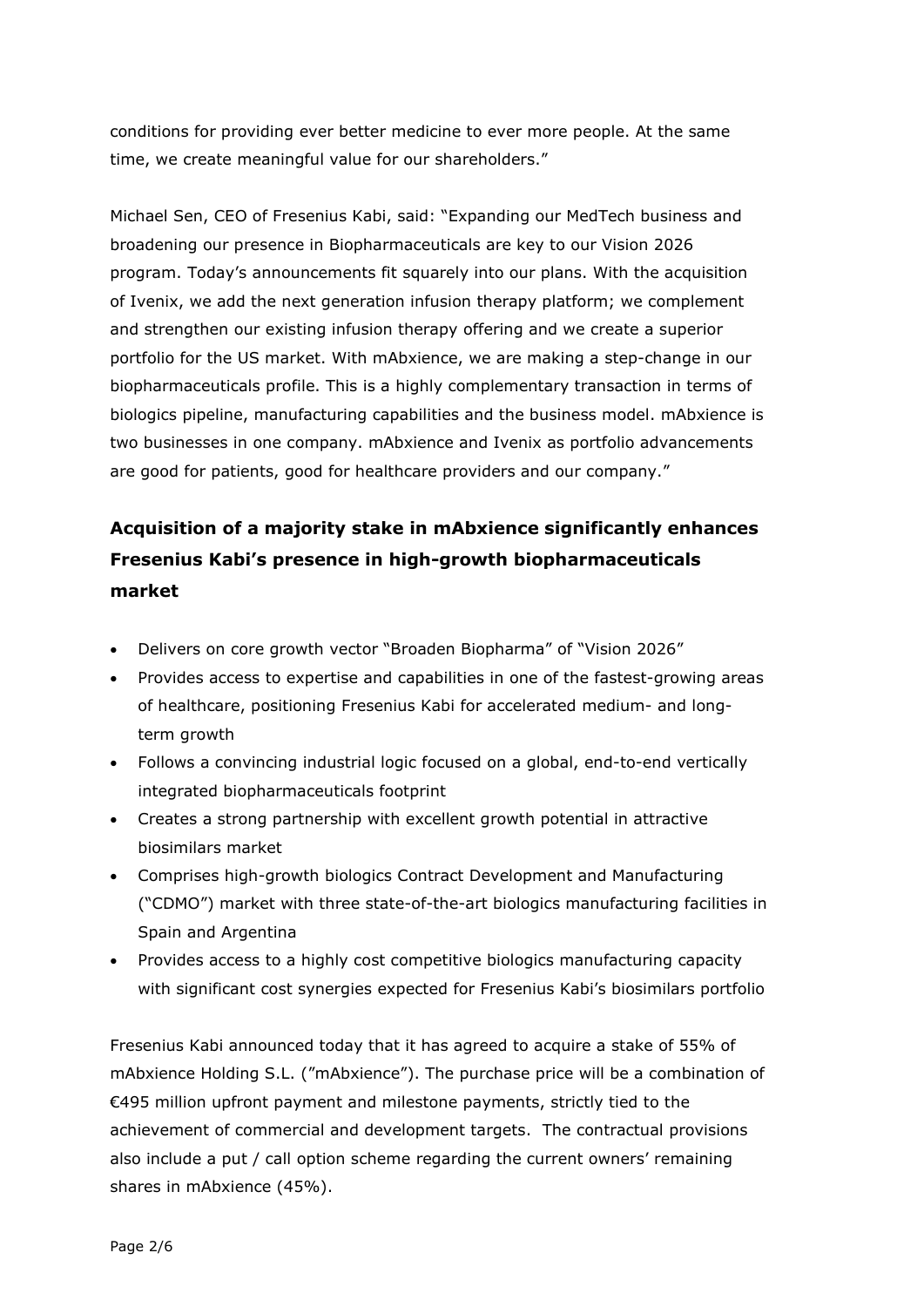mAbxience is a leading international biopharmaceutical company, focused on the rapidly developing biosimilars market. The company was founded in 2010 by Dr. Hugo Sigman and Dr. Silvia Gold as the biotechnology division of Insud Pharma S.L. mAbxience has established itself as a leader in the development and manufacturing of biological drugs, with two commercialized biosimilar products (Rituximab and Bevacizumab) and a mid-single-digit number of molecules across immunology and oncology expected to be launched globally in the years 2024 to 2029. This is supported by internal R&D laboratories and state-of-the-art manufacturing facilities in Spain and Argentina. In addition to highly competitive production costs for the internal programs, the manufacturing platform allows mAbxience to offer third party biological CDMO services, including a recent contract with AstraZeneca to produce the drug substance for its COVID-19 vaccine in Latin America. The company currently employs approximately 600 staff and generated sales of approx. €255 million in 2021.

The acquisition of a majority stake in mAbxience follows Fresenius Kabi's recently unveiled Vision 2026 strategy, delivering on one of the core growth vectors – to "Broaden Biopharma" – by expanding along the value chain and further enhancing the existing Fresenius Kabi biosimilars pipeline.

Fresenius Kabi expects, through its in-house biosimilars programs and through its investment in mAbxience, to capture an overproportionate share of the underlying rapid growth in the biopharmaceutical market. Fresenius Kabi's footprint in biopharmaceuticals will be significantly strengthened by broadening its biosimilars portfolio and by gaining access to the distinctive manufacturing capabilities of mAbxience. It will also allow Fresenius Kabi to provide end-to-end integrated biopharmaceutical solutions for customers from its state-of-the-art facilities.

mAbxience operates three state-of-the-art facilities for the production of biologic drug substance. This addresses a critical gap in Fresenius Kabi's value chain, adding flexible, single-use biologic drug substance capacity that can be leveraged to provide competitive cost of production for the enlarged biosimilars portfolio. This manufacturing capability also offers end-to-end integrated biopharmaceutical solutions for customers and thus establishes a strategic foothold for Fresenius Kabi in the fast-growing biologic CDMO sector, complementing the existing small molecule API and fill & finish operations.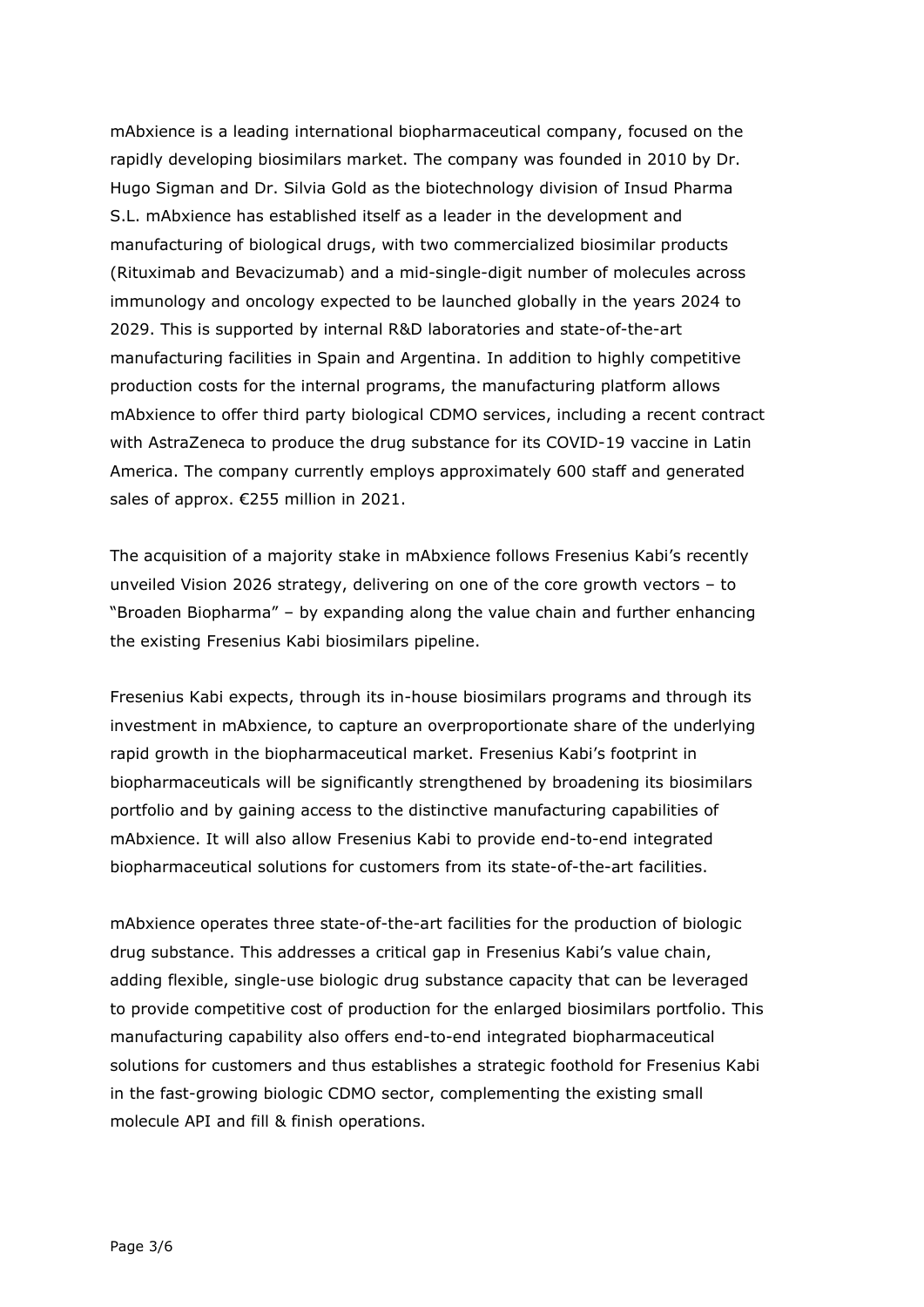Once completed, the transaction is expected to deliver material operating and cost synergies for Fresenius Kabi, primarily driven by leveraging mAbxience's manufacturing capabilities for Fresenius Kabi's existing biosimilars business.

The transaction remains subject to regulatory approvals and other customary closing conditions and is expected to close by mid-2022.

## **Ivenix strengthens Fresenius Kabi's MedTech business and accelerates growth**

- Delivers on core growth vector "Expand MedTech" of Vision 2026
- Provides next-generation infusion therapy platform for U.S. market
- Complements Fresenius Kabi's global infusion therapy offering
- Provides Fresenius Kabi with key capabilities in hospital connectivity and creates new options for growth of MedTech business
- Significant scale and growth synergies expected

Fresenius Kabi announced today that it has agreed to acquire Ivenix, Inc. ("Ivenix"), a specialized infusion therapy company. The purchase price will be a combination of US\$240 million upfront payment and milestone payments, strictly linked to the achievement of commercial and operating targets.

Ivenix is a privately held company based in North Andover, Massachusetts, USA. The company has developed the technologically most advanced infusion system including a large volume pump ("LVP") with administration sets, infusion management software tools, applications and analytics to inform care and advance efficiency. The Ivenix Infusion System's innovative design and architecture sets a new standard in infusion safety, simplicity and interoperability. The system is centred around the patient and clinician and is designed to reduce infusion-related errors and drive down the total cost of ownership. After having received the U.S. Food and Drug Administration's (FDA) approval, the Ivenix Infusion System was successfully launched in late 2021.

Ivenix' Infusion System provides access to attractive growth potential for Fresenius Kabi in the large and growing infusion therapy market. The combination of Ivenix' leading hardware and software products with Fresenius Kabi's offerings in intravenous fluids and infusion devices will create a comprehensive and leading portfolio of premium products, forming a strong basis to enable sustainable growth in the high-value MedTech space.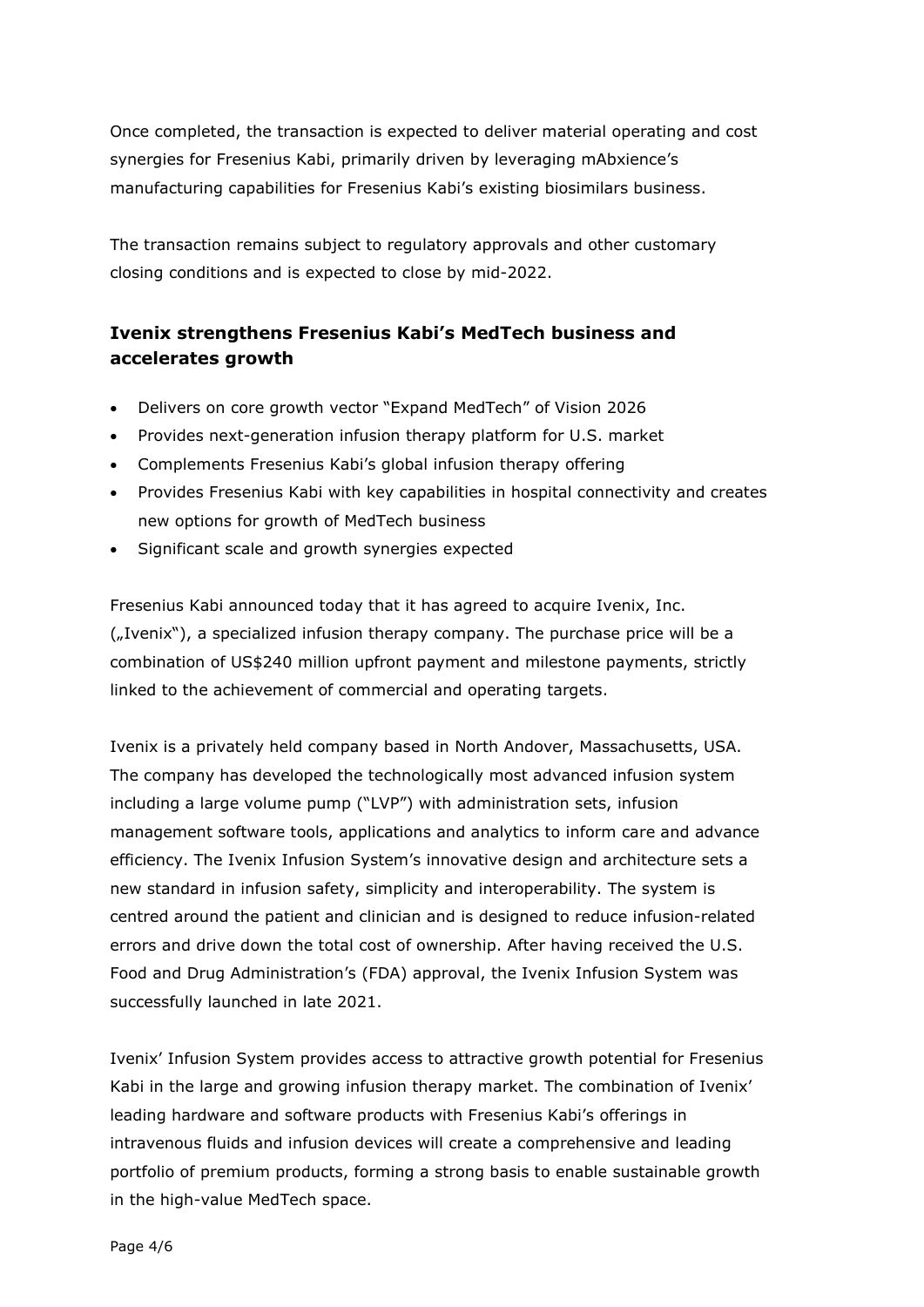The transaction is subject to regulatory approvals and other customary closing conditions and is expected to close by mid-2022.

### **Financing and implications on Group financials**

mAbxience is expected to be accretive to Group cash earnings per share (earnings before amortization and integration costs) right after closing. Ivenix is expected to be neutral to Group cash earnings per share in 2025 and accretive from 2026 onwards.

Combined, these acquisitions are expected to be broadly neutral to Group cash earnings per share in 2022 and accretive as of 2023.

The transactions are currently expected to be financed by cash flow and available liquidity.

# # #

### **Conference Call**

A telephone conference on the acquisition of a majority stake in mAbxience Holding S.L. and the acquisition of Ivenix, Inc. will be held on March 31, 2022 at 1:30 p.m. CEST (7:30 a.m. EDT). All investors are cordially invited to follow the conference call in a live broadcast over the Internet at [www.fresenius.com/investors.](http://www.fresenius.com/investors) Following the call, a replay will be available on our website.

# # #

Fresenius is a global health care group, providing products and services for dialysis, hospital and outpatient medical care. In 2021, Group sales were €37.5 billion. On December 31, 2021, the Fresenius Group had 316,078 employees worldwide.

For more information visit the Company's website at [www.fresenius.com.](http://www.fresenius.com/) Follow us on social media: [www.fresenius.com/socialmedia](http://www.fresenius.com/socialmedia)

This release contains forward-looking statements that are subject to various risks and uncertainties. Future results could differ materially from those described in these forward-looking statements due to certain factors, e.g. changes in business, economic and competitive conditions, regulatory reforms, results of clinical trials, foreign exchange rate fluctuations, uncertainties in litigation or investigative proceedings, the availability of financing and unforeseen impacts of international conflicts. Fresenius does not undertake any responsibility to update the forward-looking statements in this release.

Fresenius SE & Co. KGaA Registered Office: Bad Homburg, Germany